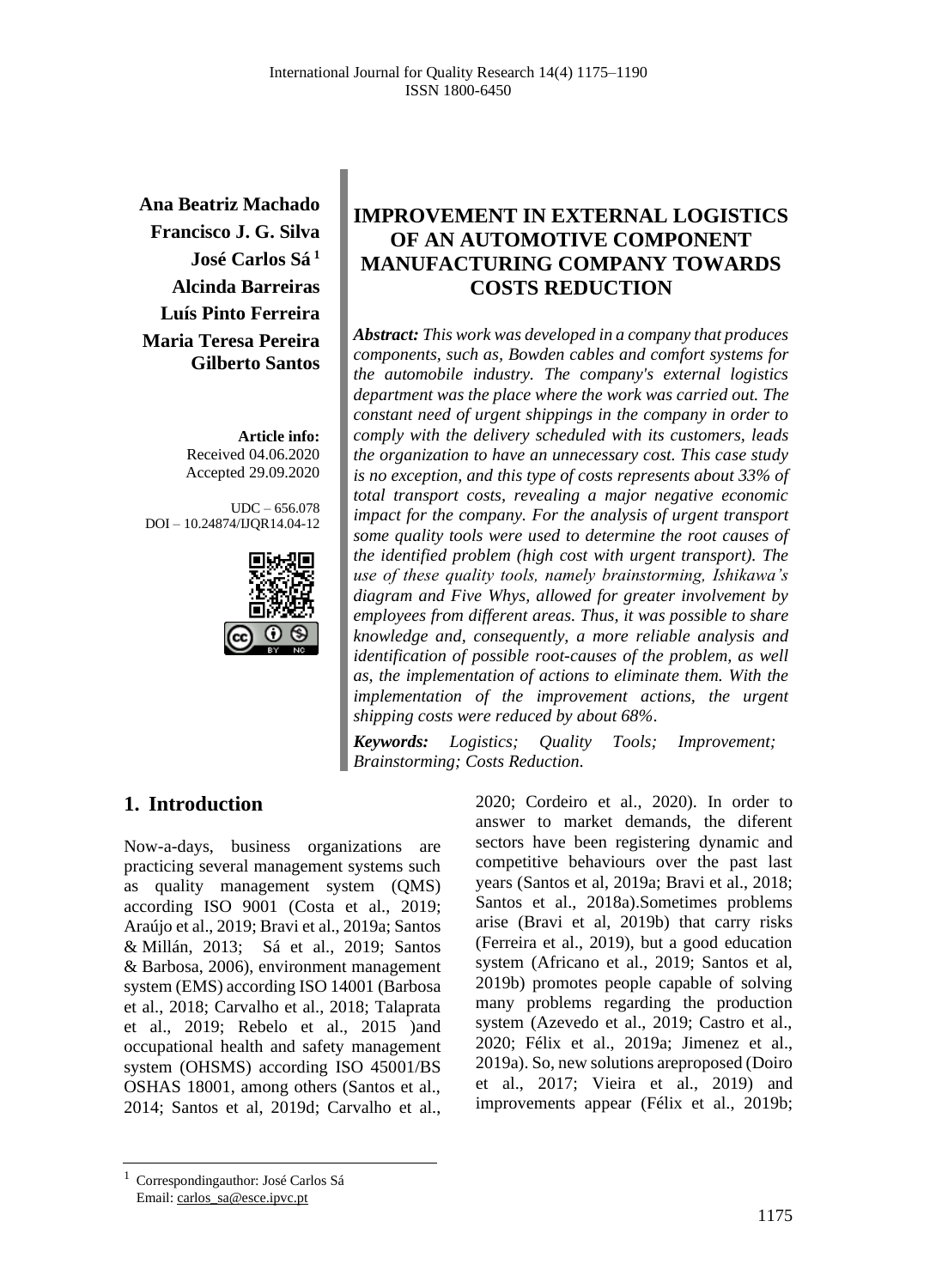

Jimenez et al, 2019b; Doiro et al., 2019) where lean tools (Ribeiro et al., 2019; Rodrigues et al., 2019; Silva et al., 2020) help create value (Santos et al., 2019c; Vieira et al., 2019).

The most developed companies, in order to save human and financial resources, invest in the integration of the various management systems, necessary for the proper functioning of the company, namely, the quality management system, the environmental management system, the hygiene and safety management system at work and the corporate social responsibility system, among others (Rebelo et al., 2016; Santos et al., 2016).

The present project was developed in an industrial context, in the external logistics department of a company that is dedicated to the production of components such as metallic Bowden cables and seat comfort systems for the automotive industry. The problem of urgent shipping leads companies to an extra and unnecessary cost to fulfil their commercial commitments to their customers. In most cases, it is due to the existence of gaps in planning. This particular case is no exception, as this type of costs represents around 33% of the total transport costs, revealing to have a great economic impact.

This work is divided into five Sections, starting by this one with the contextualization. Section 2 provide the theoretical support for the development of the work. Methodology used in this work is described in Section 3. Section 4 deals with the results and Section 5 highlights the best achievements performed through this work.

## **2. Literature review**

Controlling and improving quality requires teamwork and involvement of the entire organization. In addition, the use of some types of quality tools in everyday business, helps in the analysis and identification of problems encountered (Fonseca et al., 2015; Barbosa et al., 2017). Organizations use them

to identify, analyze and evaluate quantitative data collected in their processes. There are a few tools which organizations can use to solve problems and improve processes. Quality tools are essential in the collection, analysis, and visualization of data, creating a solid basis for decision making (Sokovié et al., 2009). The first seven tools are often referred to as the seven basic quality tools (McQuarter et al., 1995). Due to its greater relevance for this project, only the flowchart, Ishikawa's diagram and Pareto's diagram will be covered in detail. Other quality tools will also be addressed, such as brainstorming and the five whys.

## **2.1. Flowchart**

For Maiczuk and Andreade Júnior (2013), the flowchart is one of the first tools to be used when studying a process. This clearly shows the sequence of all activities in a process or task (Prístavka et al., 2018). Represent in a simple, easy and orderly manner the various stages of the manufacturing process or any procedure, operation of teams and systems (Santos et al., 2017). Stevenson (2019) states that diagrams are made up of sequenced steps of decision and action, where each of them has a symbolism. The diamond shapes in the flowchart represent decision points in the process and the rectangular shapes represent procedures / activities. The arrows show the direction of the "flow" of the process steps. According to Bauer et al. (2006), flowcharts

- can be used to: • Identify and communicate the steps in a work process
	- Identify areas that may be the source of a problem or determine opportunities for improvement

According to Tague (2005), the elaboration of a flowchart must follow the following steps:

• Define the process to be traced with the decision, where it starts and ends, and the level of detail used in the diagram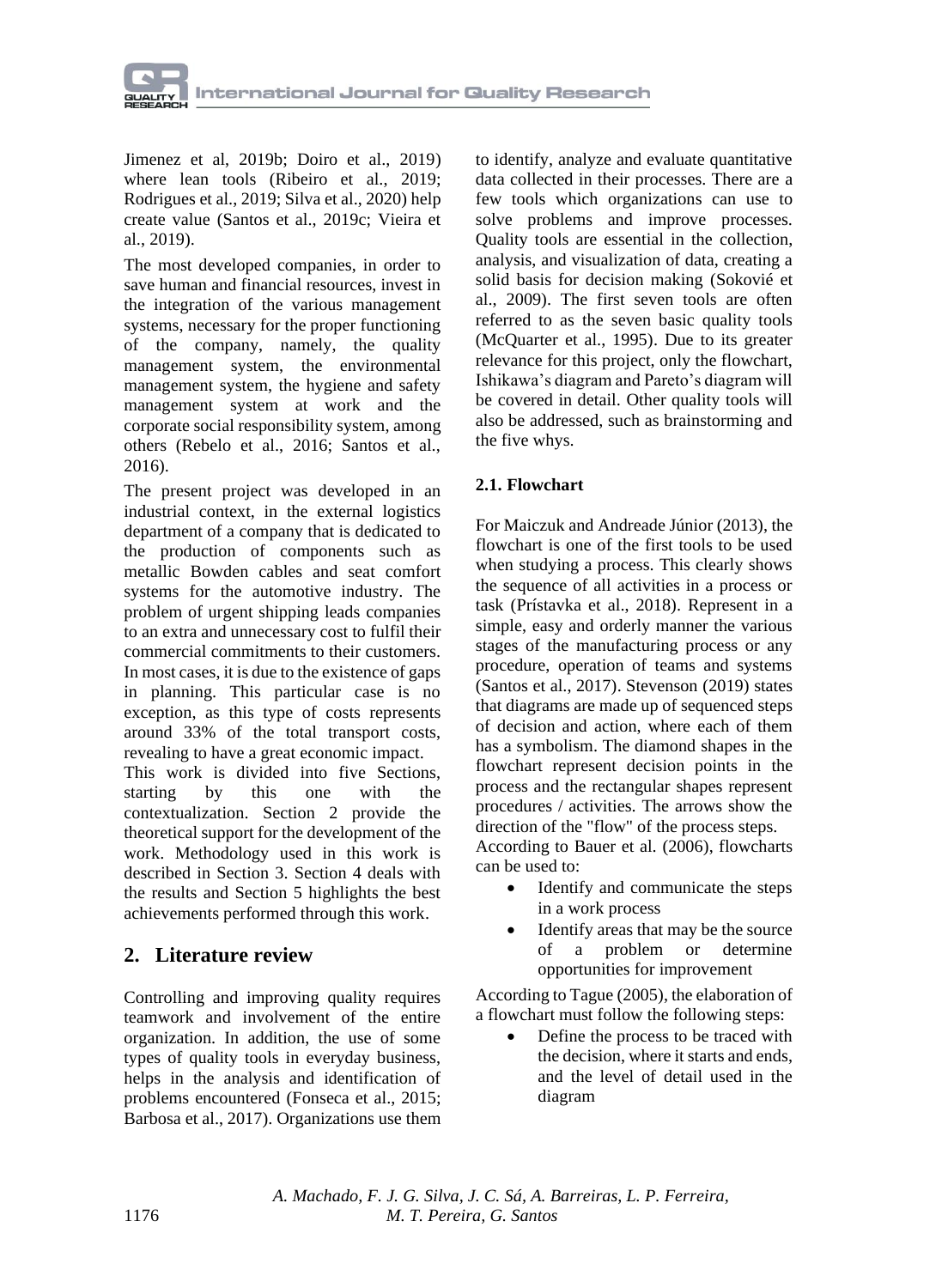

- Conduct a storm of ideas about the activities as in the process
- Sort the activities in a sequential way and make the connection between them
- Review the flowchart with everyone involved in the process (workers, supervisors, suppliers, customers), to confirm the veracity of the indicated process.

## **2.2. Pareto Diagram**

Any improvement process needs to identify what is important and what is accessory(Khanam & Talib, 2015). The Pareto's diagram aims to segregate the "few vital" and "many trivial" questions (Slack, 2014).

Pareto's charts consist of bar charts, prioritized in descending order, from left to right. They show where to put the initial effort to obtain the biggest gain (Tague, 2005). The tool is named after Vilfredo Pareto, an Italian

sociologist and economist, who found that 80 percent of Italy's wealth was held by 20 percent of people. Later, Joseph Juran, one of the top-quality experts, noted that this rule could also be applied to the causes of defects: 80 percent of defects are due to only 20 percent of the causes. Consequently, by minimizing 20 percent of the causes, 80 percent of the problems can be eliminated (Stevenson, 2009). According to Bauer et al. (2006), a Pareto's chart can help organizations to:

- Segregate the few major problems from many possible problems in order to focus improvement efforts on what has the greatest impact
- Organize data according to priority or importance
- Determine what the most important problems are, using data instead of perception.

The basic steps involved inbuilding a Pareto's chart are presented in detail in Figure 1 (Basu, 2008).



**Figure 1.** Methodology for drawing up a Pareto diagram (Basu, 2008)

## **2.3. Ishikawa diagram**

The cause and effect diagram is also known as the Ishikawa diagram because it was developed by the Japanese engineer Kaoru Ishikawa. This diagram is also known as the "fishbone" diagram, due to its graphic format (Bauer et al., 2006). This tool offers a structured approach to the search for the cause or possible causes of a problem. The diagram allows, from the basic groups of possible causes, to unfold these causes down to appropriate levels of detail, finding by this way the solution of the problem (Simanová&Simanová, 2015). It is often used

after brainstorming sessions in order to organize the ideas generated (Stevenson, 2009).

The basic groups can be defined according to the type of problem being analysed. Usually, for problems of an operational nature, it is suggested to adopt the 6 M's framework (machine, labour, method, materials, environment and measures) (Kenett, 2008). The Figure 2 shows the completed Ishikawa's diagram, resulting from the initial effort of a team to identify possible causes for an unbalanced production line and inefficient layout, in a study developed by (Silva et al., 2019).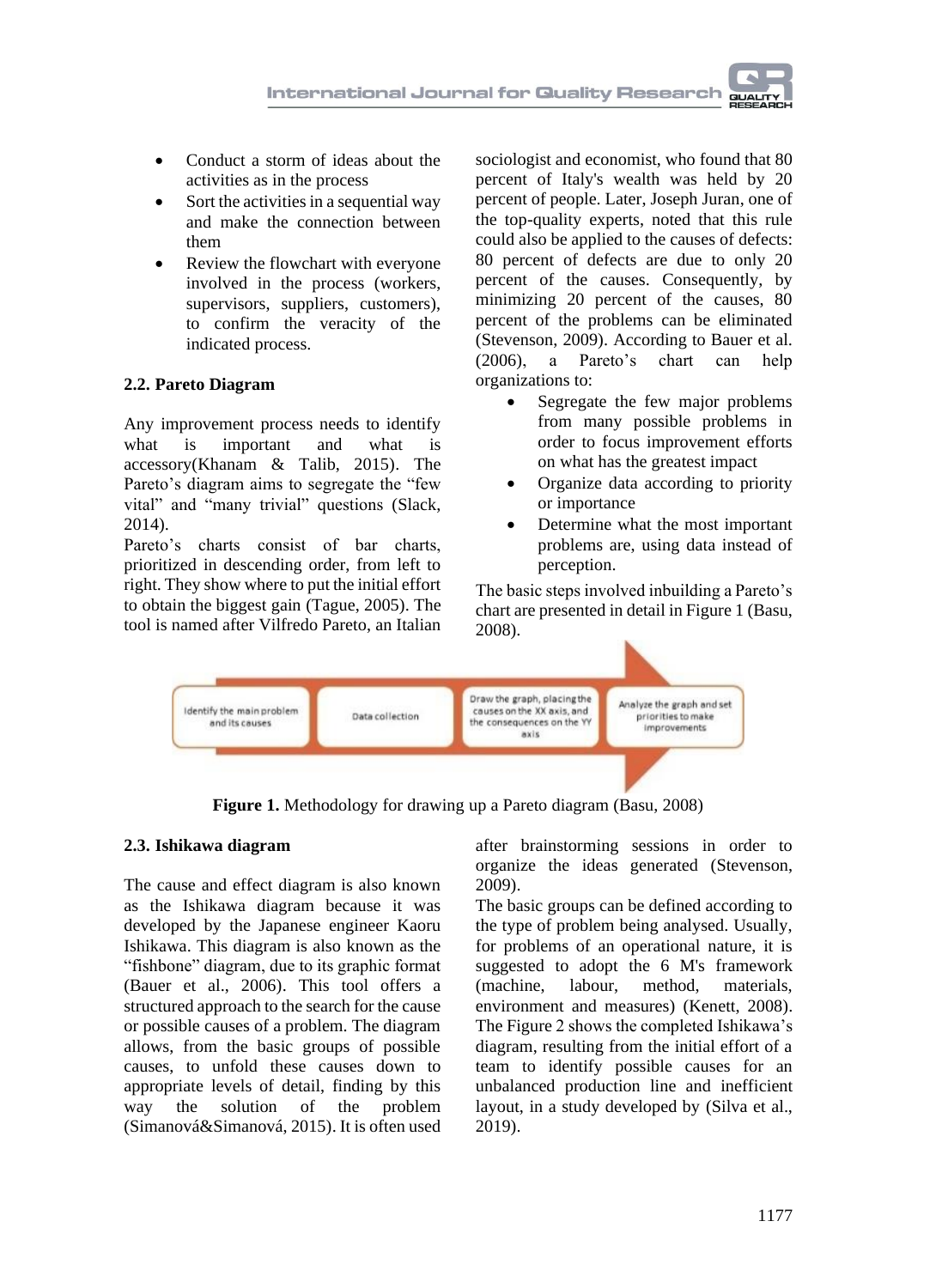



**Figure 2.** Example of an Ishikawa diagram (Silva et al., 2019)

However, in this particular case, only six categories (5M's) are developed, since the authors did not consider the category related

to the measures relevant to the study. The basic steps involved in creating the Ishikawa's diagram are in Figure 3.



**Figure 3.** Methodology for creating an Ishikawa diagram (Bauer et al., 2006)

According Pinto (2011), the following recommendations should be followed when using the Ishikawa's diagram:

- When identifying potential causes, it is important to remember that it is these that matter, not the symptoms;
- After identifying all potential causes, it is important to group them, creating categories and trying to quantify the weight of each cause in creating the effect;
- Evaluate each category and eliminate duplications;
- When each "individual spine" (category of cause) and "bones" (individual causes) are in place, analyze each cause and ensure that it is a single and discrete event (otherwise it will be necessary to continue subdividing the causes subcauses).

### **2.4. Brainstorming**

Brainstorming is characterized as a group meeting where new ideas are sought and, therefore, the free expression of the participants must be ensured. The objective is to maximize the flow of ideas, creativity, and the analytical capacity of the group (Stevenson, 2009). According to the Osborn model (Rawlinson, 2017), this technique must have the following characteristics:

- Quantity: the more ideas directed specifically at the same problem, the better;
- Flexibility: as the search is for new approaches to solving a problem, the escape from the traditional is welcome;
- Freedom: ideas should not be criticized during a brainstorming session;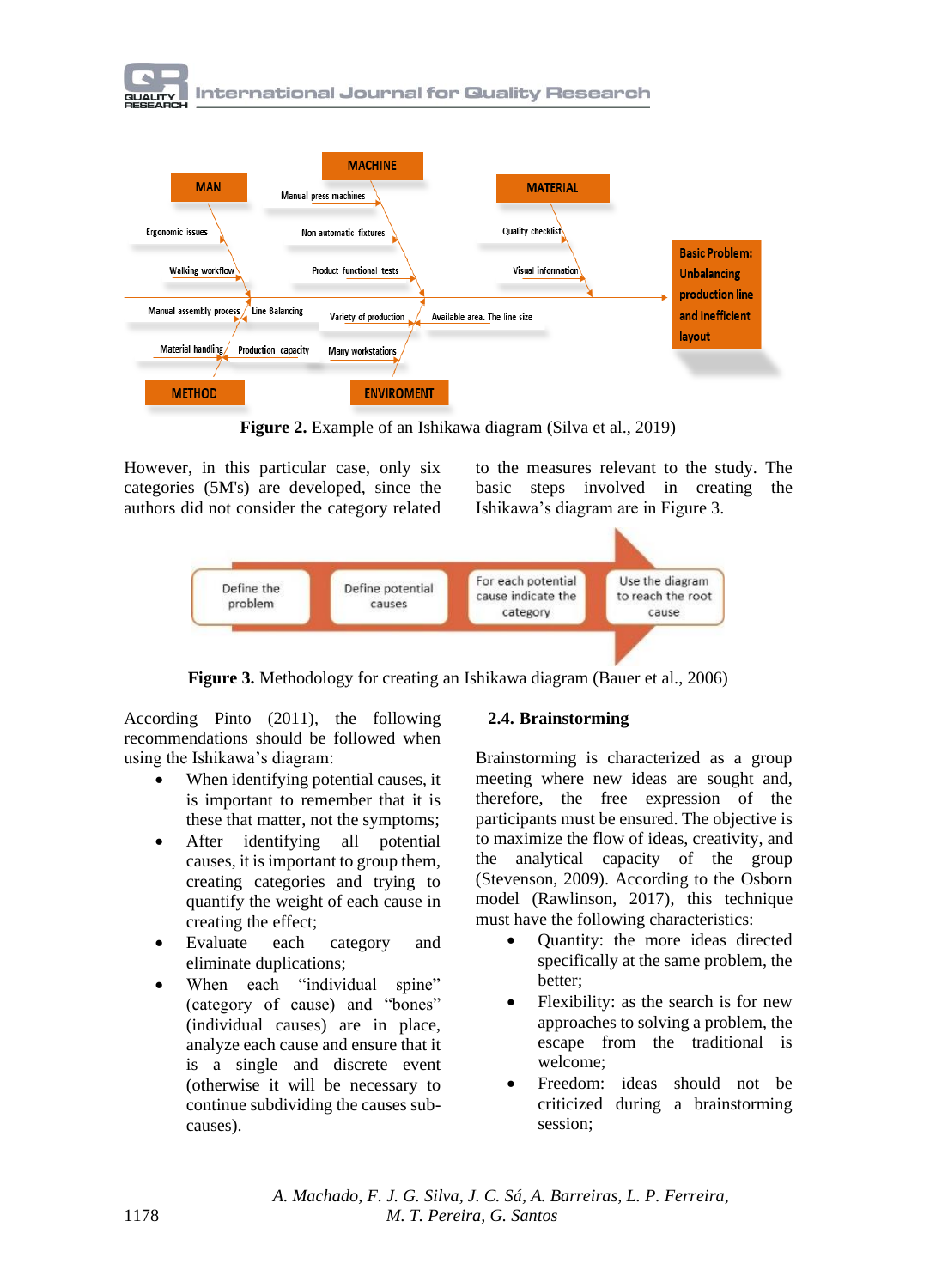- Interactivity: the ideas presented can be improved or even combined among them, giving rise to new solutions;
- Tangibility: the ideas suggested need to be able to leave the paper and become concrete actions;
- The described tool follows certain steps described in Fig. 4.



**Figure 4.** Methodology for conducting a brainstorming session (Bauer et al., 2006**)**

## **2.5. Whys**

The five whys analysis is a tool used to discover the root cause of a problem. More than ever, people solve problems by dealing with issues that are immediately apparent. Meanwhile, it can result in a quick fix solution of the problem and the probability of recurrence of the problem is huge, because only the effects have been treated. Solving problems by scrutinizing their true causes is what leaders and managers must do (Pinto, 2011).In the Toyota Production System, it is believed that by asking five times "why" the nature and solution of the problem, becomes clear. In fact, the number of times you ask questions depends on the scale of the problem (Liker & Meier, 2005). The five whys technique is a simple and effective problemsolving tool. It has the advantage of being reasonably easy to learn. Thus, there are no extremely complex concepts that need to be taught. The five whys can also be incorporated into other methodologies.

## **2.6. Application of quality tools**

Santos et al. (2018a), conducted a project to improve non-quality cost indicators in a company dedicated to the production of buses. In the planning phase (P) of the PDCA cycle, the Ishikawa's diagram was elaborated, which allowed the identification of potential activities that generate costs due to poor quality. At Bolton General Hospital, a surgical team used the Ishikawa's diagram and the 5 Whys method to identify barriers to

implementing their redesigned pathway for abdominal pain, and how these barriers could be overcome (Blumenfeld, 2015). Silva et al. (2018), in a foundry, intended to establish the main guidelines to be used in high pressure die casting in aesthetic parts, with the objective of reducing finishing operations, in order to reduce their costs. Therefore, the Ishikawa diagram was used in order to identify all the factors that may influence the lack of quality on the surface of a Zamak alloy "aesthetic part". Choomlucksana et al. (2015), in order to improve the sheet metal stamping process, brainstormed. Then, an Ishikawa's diagram was elaborated to identify the problems associated with excessive movements in the deburring process. In the end, after applying the appropriate Lean tools, the number of movement wastes decreased by about 66.53%. Costa et al. (2017), used the Ishikawa's diagram in the analysis phase of the PDCA cycle, allowing to identify the causes for the occurrence of non-conformities existing in the rubber extrusion process. Then, using the Pareto diagram, it was possible to prioritize these same causes. Lenort et al. (2017) in a project developed with the objective of finding new green / ecological and innovative solutions, with regard to the transport operations of an important world automobile producer, in a first phase, resorted to the elaboration of the Ishikawa's diagram with the objective of identifying the causes for CO2 emissions and, therefore, measures have been devised to eliminate / mitigate these causes. In a developed project, with the objective of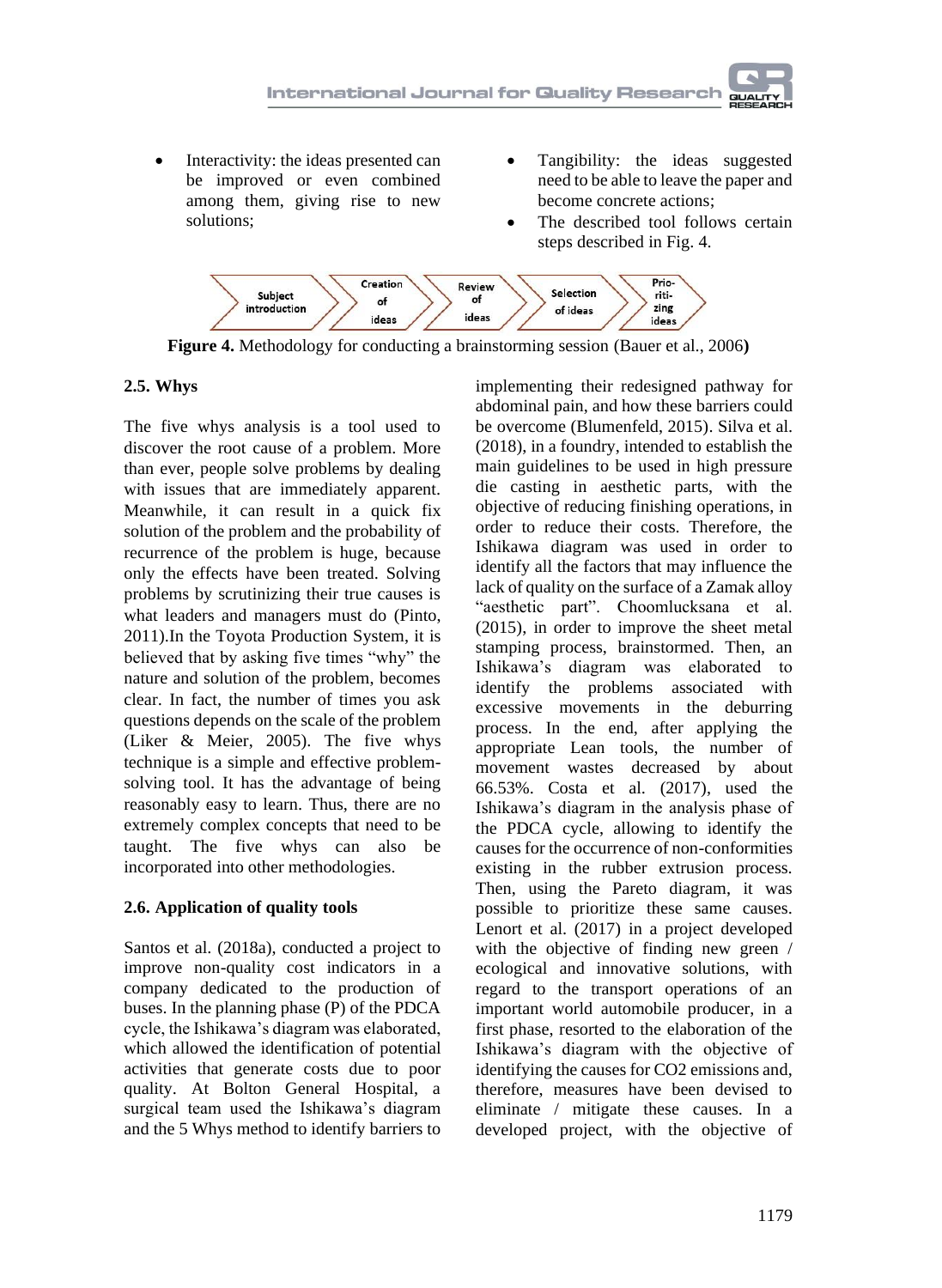

improving a weaving process, Neves et al. (2018), used some quality tools, such as Ishikawa's and Pareto's diagrams, combined with the use of the PDCA cycle, the 5S and even the 5W2H. Through the combined use of these tools, a great impact was obtained in the improvement of the process, obtaining gains of 10% in the available time per operator.

Barbosa et al. (2017) developed a study with the objective of improving the wedge production process, and its application in the core (production of automobile tire beads). Regarding this, DMAIC methodology was used, and in the defining (D) phase they will draw up a Pareto's diagram of the nonconformities obtained in the coupons. Later, in the analysis (A) phase, the Ishikawa's diagram was used in order to determine the causes of appearing non-compliant beads. In the end, there was an improvement in the quality rate in the production of beads by 41%. Srinivasan et al. (2014), in a company dedicated to the production of ovens, resorted to DMAIC, with the objective of reducing production losses. In the define (D) phase, the Pareto's diagram was used to observe the impact of the heat exchanger performance indicators, and in the measurement (M) phase to identify the impact of the parameters influencing the performance of the heat exchanger. Finally, in the analysis (A) phase, the Ishikawa diagram was used, in order to identify the factors that make the process less effective. At the end of the project, the organization managed to obtain an

improvement in the level of sigma, and consequently an annual saving of approximately  $\epsilon$  4 500.

## **3. Research methodology and Project development**

This study arises from the need to analyze the transport in charge of the company under study, namely the urgent shipping. This study aimed at analyzing and identifying the root causes of the high percentage of shipments using urgent transport, compared to the total shipments made by the company.

To do that, the Action-Research methodology was used. This methodology intends that the people involved in the studied problem participate actively in the search for its solution, together with the support of the researcher (Sauders et al., 2009).

# **4. Case Study**

Production delays, planning errors, lack of materials and line breakdowns are the most frequent causes that lead to the need to organize urgent shipments, so that the material arrives on time regarding the customer needs. The excess of urgent shipments (US) then led to the need for a study, seeking to identify product families, and the root causes that led to this excessive cost, in order to reduce them.

For this study, the methodology indicated below in figure 5 was followed.



**Figure 5.** Urgent transport analysis methodology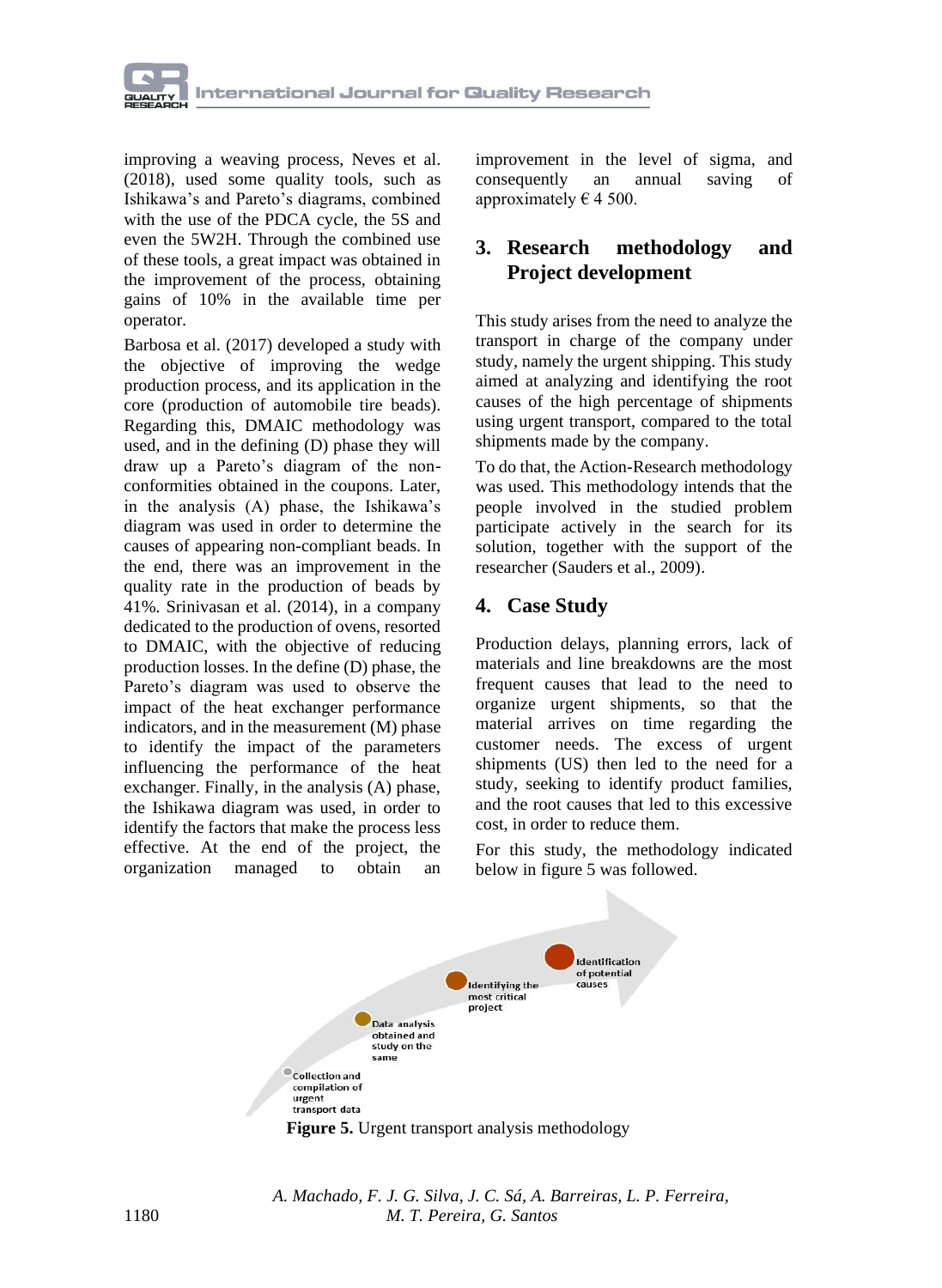

#### **4.1. Characterization of urgent shipments**

In a first phase, a compilation of data / records of urgent shipments was carried out between January 2018 and May 2019. Analyzing the data for the period under study, conclusions were drawn regarding urgent shipment costs, as well as the most critical ones.

|                   |  |  | Table 1. Analysis of urgent transport in |  |
|-------------------|--|--|------------------------------------------|--|
| different periods |  |  |                                          |  |

|                             | Jan to Dec 2018 | Jan a May 2019    |  |
|-----------------------------|-----------------|-------------------|--|
| <b>Total costs</b><br>in UT | 340 359€        | 178 906 €         |  |
|                             | KIFV408XL1      | 23XC519X11        |  |
| Most                        | 23XC519X11      | 23XIBKXXT1        |  |
| critical                    | 41XRG3XXL1      | KIEV408XL1        |  |
| projects                    | 23XX520XL1      | <b>ICIC1YXXSC</b> |  |
|                             | KIEB479EL1      | 88X139XXL1        |  |
| Percentage<br>of costs      | 35.7%           | 39.4%             |  |

Thus, from Table 1, it can be concluded that in the five months of 2019, urgent transport costs are higher than the costs during the whole year of 2018.

Regarding the most critical, it appears that two of the 2018 projects continue to be the cause of big US costs.With regard to urgent shipments, the Czech Republic stands out geographically, followed by Germany, as the two destination that generate the most urgent shipment costs.

However, as can be seen from the graph in Fig. 6, countries such as Italy, Poland and Spain individually represent, on average, transport costs of approximately 10% of the total urgent transport costs of the company under study.

Since the ultimate goal is to determine the causes of urgent shipments, it was determined that a more detailed analysis, which focused on the period of 2019, will be necessary.



**Figure 6.** Urgent shipments quota by country of destination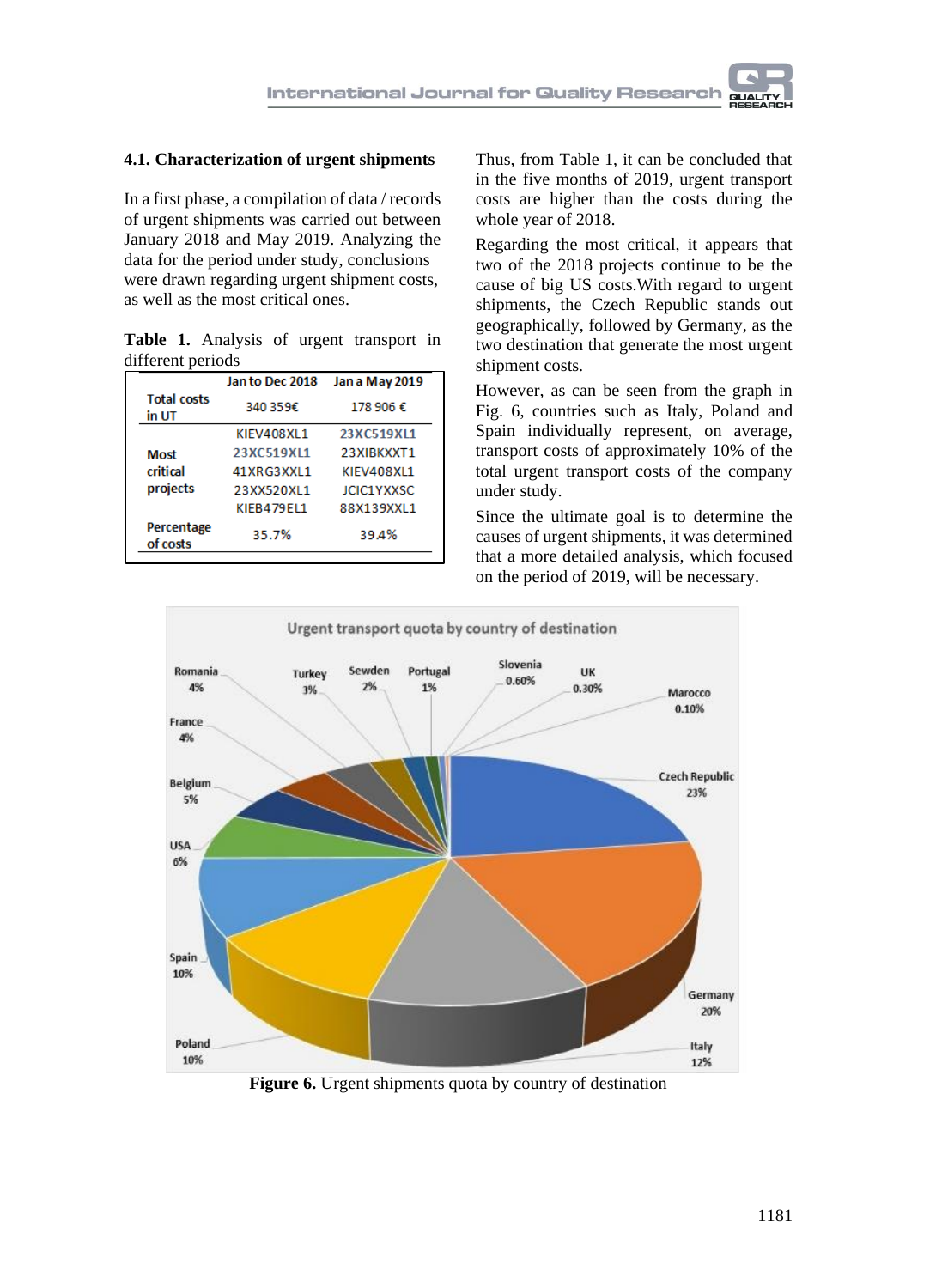



**Figure 7.** Pareto's diagram for urgent shipment costs in 2019 by project.

As can be seen in the previous diagram (Figure 7), there are several projects that led to the realization of US in the period related to 2019. However, in the Pareto's diagram, the existence of five more critical projects was highlighted (Fig. 7). These projects are the following ones:

- 23XC519XL1
- 23XIBKXXT1
- KIEV408XL1
- JCIC1YXXSC
- 88X139XXL1

After analyzing the "Top 5" of critical projects, in terms of urgent shipments, Table 2 was obtained.

| Project           | <b>% UT</b><br>Costs<br>2018 | % UT<br>Costs<br>2019 | Cost<br><b>Trend</b> | Manufacturing<br>Module |
|-------------------|------------------------------|-----------------------|----------------------|-------------------------|
| 23XC519XL1        | 11%                          | 12%                   |                      | F <sub>6</sub>          |
| 23XIBKXXT1        | 0.06%                        | 8%                    |                      | F <sub>6</sub>          |
| KIEV408XL1        | 12%                          | 8%                    |                      | F <sub>2</sub>          |
|                   |                              |                       |                      | F <sub>3</sub>          |
| <b>JCIC1YXXSC</b> | 2%                           | 7%                    |                      | F4                      |
| 88X139XXI1        | 2%                           | 5%                    |                      | F2                      |

**Table 2.** Top 5 of critical projects

Through Table 2, it is possible to see a negative trend in most projects. Since the 23XC519XL1 project is the one with the highest cost due to US, this will be the project on which this work will focus, with the

objective of reducing the number of occurrences.

#### **4.2. Analysis of improvement actions**

In problem solving, the option is to identify the root causes that cause the problem to occur. After applying the Pareto's diagram, it was found that the urgent transport associated with the 23XC519XL1 project, represents the highest cost. Therefore, the focus of this project will be on the analysis of the 23XC519XL1 project, which will be called C519. The start of the improvement project followed the structured methodology indicated in Fig. 8, in order to identify the real root causes of the problem and to ensure that the number of urgent shipments will be reduced at the end of the project.

In order to identify the potential causes that lead to urgent shipments, a brainstorming session was held consisting of the following group of people:

- External logistics coordinator
- Production Director Cable Assembly Line
- Production Director Cable Assembly Line / Cables Injection and Small Series
- F2 planner
- F3 planner
- F6 planner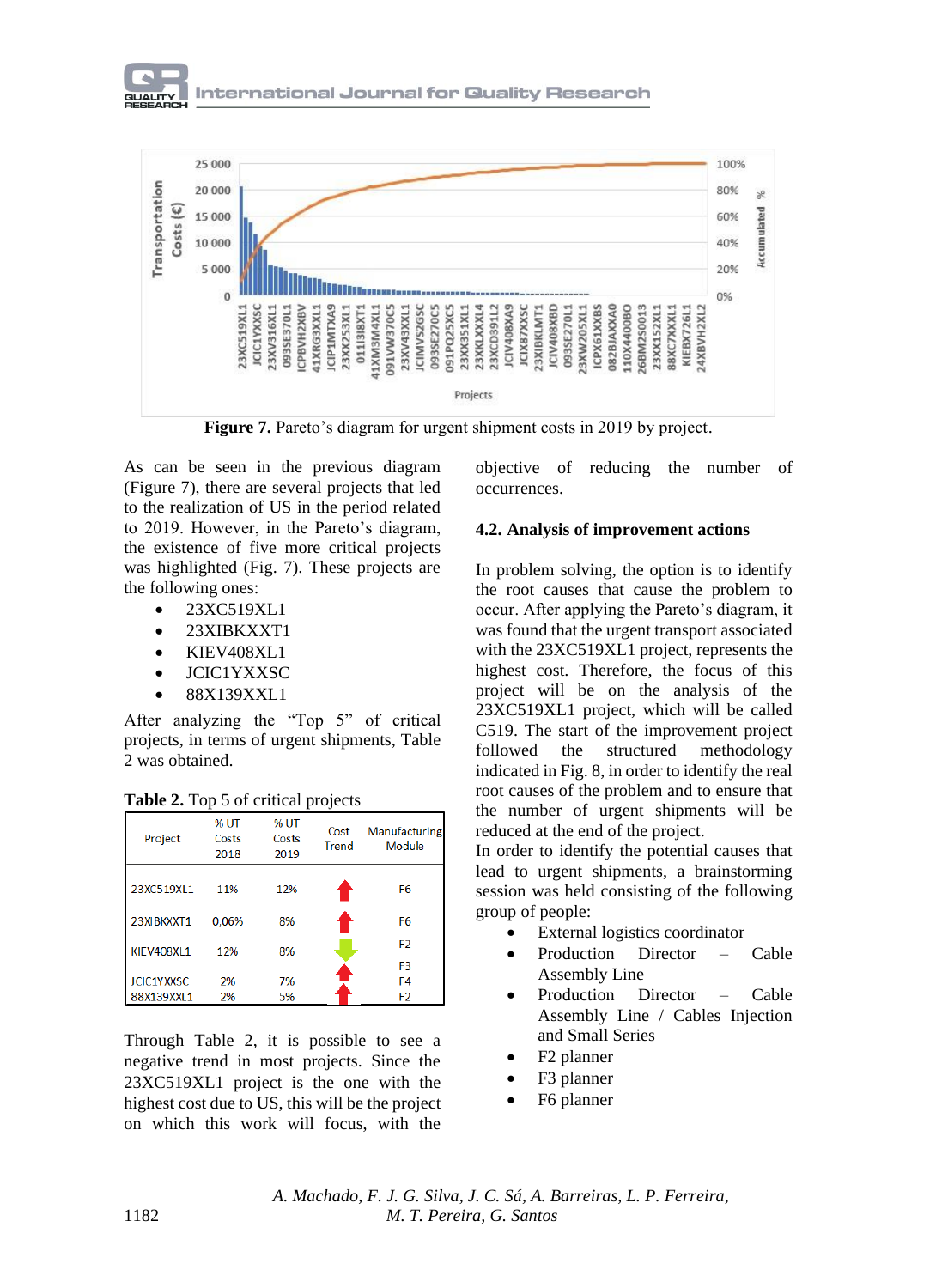



**Figure 8.** Methodology to identify root causes

At the end of the session, several potential causes were identified, as described below:

- Stops on lines
- Mold problems
- No teams on the lines
- Lack of trained people
- Material rejection due to quality problems
- Customer orders that exceeded forecasts
- Orders with very small quantities
- Lack of ability to produce wire
- Constant setups on wire bending machines
- Improper movements of the teams
- Line works only two shifts (instead of three)
- Issues with the labelling machine
- Loss of productivity
- Lack of people planning management
- Machines with many clearances
- Waste of time in setups
- Problems with Zamak injection
- Output too low

After this brainstorming session, it is concluded that most of the reasons that lead to urgent shipments are related to production delays (about 95%). However, there are also some warehouse problems, which lead to resort to this type of shipment, as well as quality problems and lack of material. Since the impact of production delays on urgent shioments is so significant, they will be the subject of further analysis. With regard to the C519 project, it is a new project in the company, so some of the problems identified are due to this fact. However, in brainstorming, some of the potential causes that lead to resorting to urgent transport were highlighted. In the Ishikawa's diagram shown in Fig. 9, those that have the greatest impact were identified.



**Figure 9.** Ishikawa diagram on causes for urgent shipments in project C519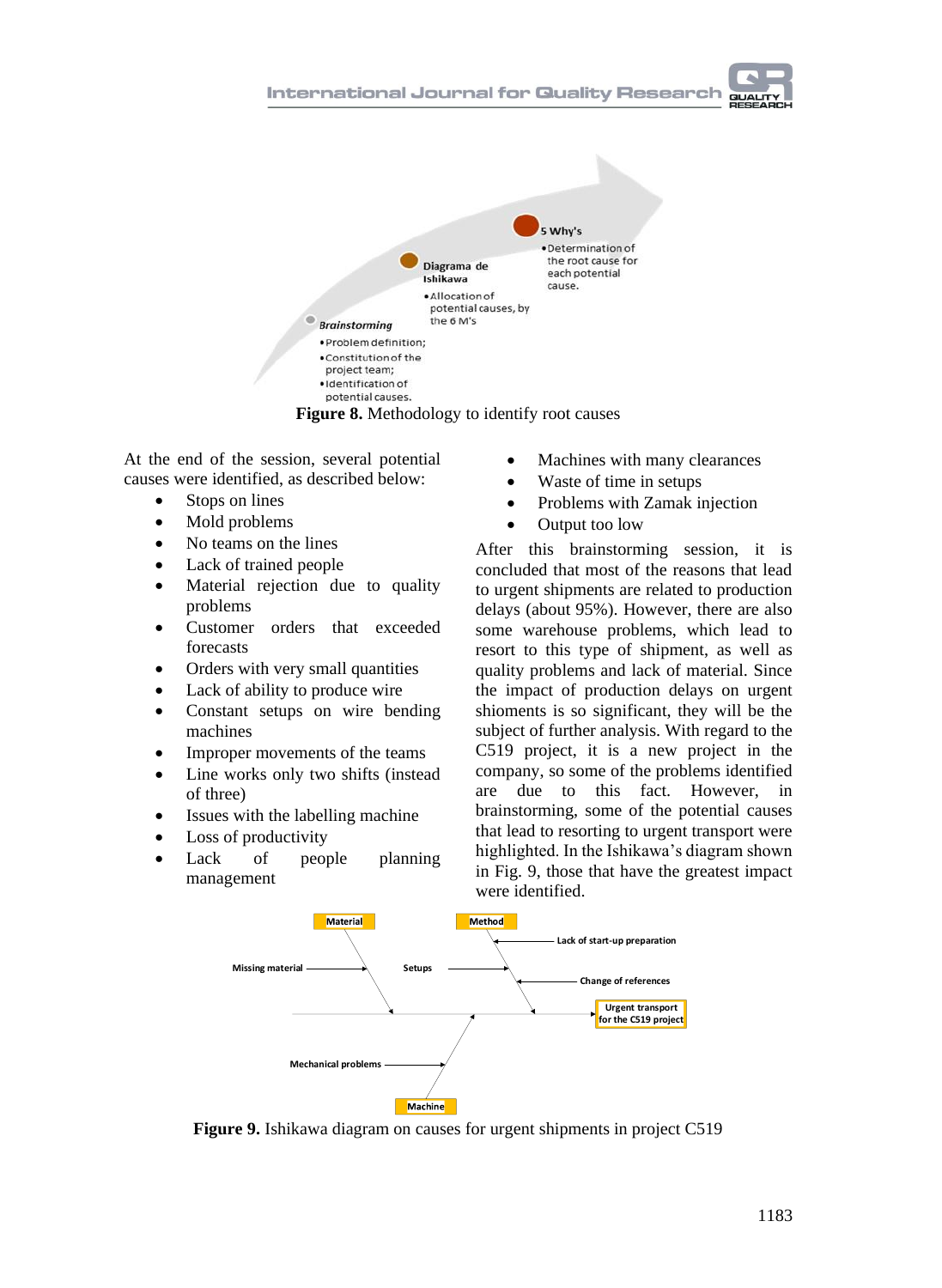

Moving on to the 5 Whys' tool, it can be highlight the analysis for the causes that, according to the actors closest to the process, are considered as the most critical, namely, the lack of preparation for starting, technical problems in the process and, finally, the lack of materials.





In Fig. 10, it is possible to observe with regard to the cause identified as lack of start-up preparation, that the root cause refers to the PM (Project Manager) agreement with the customer, since there was an evil understood between the two stakeholders, since for the

project manager, the customer technician should only accept closed orders and not the customer's EDI (Electronic Data Interchange) programs. Therefore, the company was rejecting these orders and they were accumulated in the system and, when the situation was clarified, there were already many back orders. The applied action involved communication between the two PMs about EDI requests and, thus, the situation was clarified, and EDI programs were accepted.



**Figure 11.** Analysis of the five whys for the cause "inexperience with specific moulds" in project C519

Regarding the technical problems in the spiral injection process Fig. 11, it was concluded that these existed due to errors in the design of the moulds and, consequently, the root cause was due to the fact that there is no experience with these specific moulds, since

*A. Machado, F. J. G. Silva, J. C. Sá, A. Barreiras, L. P. Ferreira,*  1184 *M. T. Pereira, G. Santos*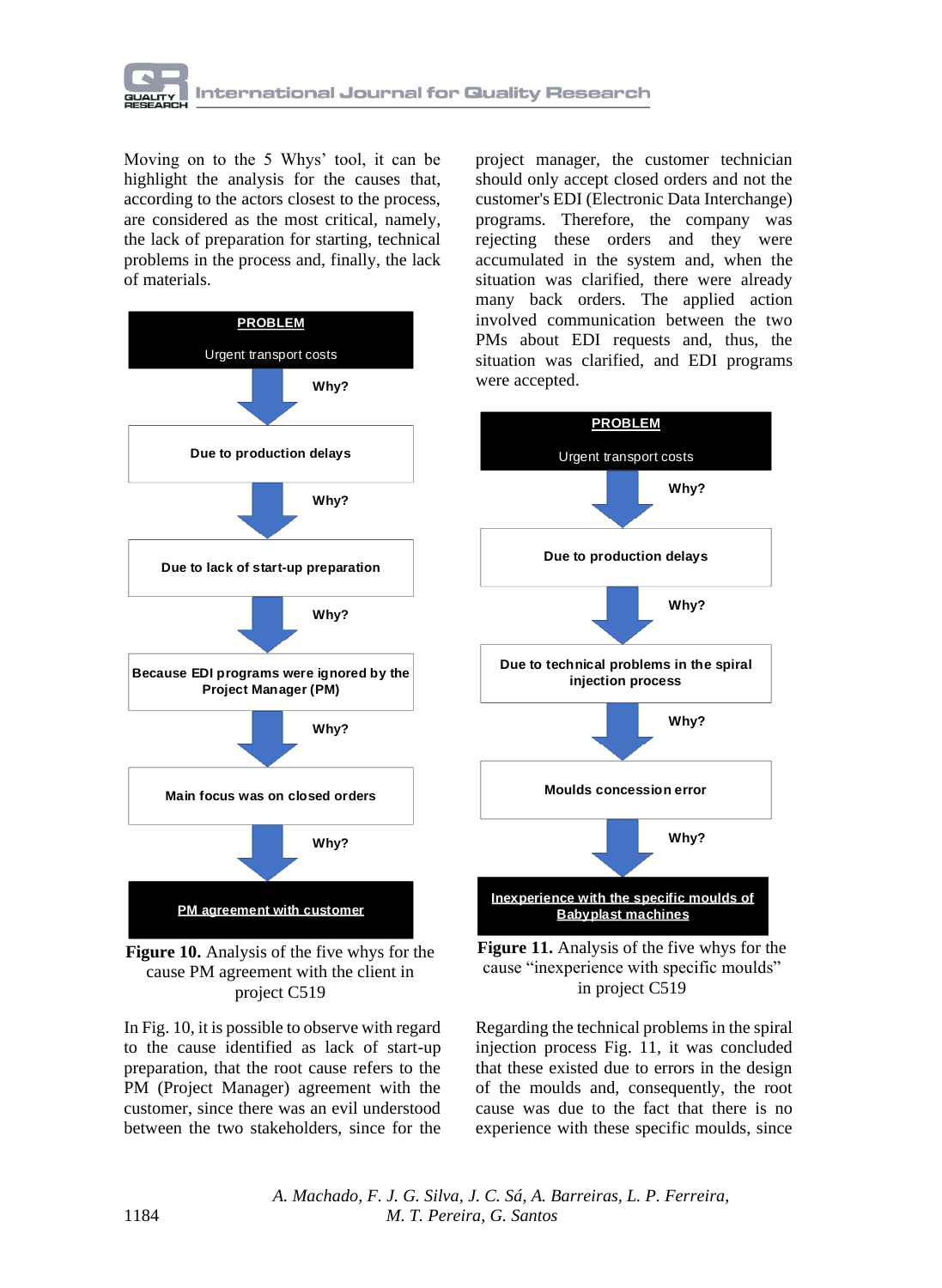this was the first project where this type of machine was used in a more intensive way. Taking into account the root cause found, the only action taken was to elaborate lessonslearned for future projects, so that in the future these problems are minimized, or at best avoided.



**Figure 12.** Analysis of the five whys for the "lack of materials" cause in the C519 project

Finally, analyzing the cause related to the lack of materials and analyzing Fig.12, it appears that, due to the industrial planning, there were difficulties in supplying the lines, since the flows were not well defined due to the industrial project. start-up phase. After

identifying the root cause for the lack of materials for the C519 project, an action was followed, namely the elaboration of lessons learned related to the planning phase of industrial projects.

## **5. Discussion**

Based on the causes previously identified, two improvement actions were taken. Regarding the lack of work preparation, the production sequences were rearranged in order to become the production flow more effective. On the other hand, the lack of external pipe, which was identified as the second most disturbing factor implying urgent deliveries, the system was parameterized and an extra batch was created, associated to a Kanban system for the cutting equipment, avoiding disruption of production. These improvement actions avoided the difficulties in deliver the final product on time, reducing the costs related to urgent deliveries in 85%

Regarding the C519 project, the first action defined (for the cause - PM agreement with the client) made possible a better understanding on how the orders would be sequenced on the production line, which allowed the realization of a recovery plan that led to a decrease on the urgency of deliveries, and consequently, decreased urgent shipments costs regarding this client. For the other two identified causes, the suggested actions led to the elaboration of lessons learned for upcoming projects that, in the future, will allow a minimization of mistakes made in the project planning phase, as well as greater learning about the Babyplast machine (mini-injection moulding machine). In concrete terms, it was not possible to quantify the impact of implementing of one of these actions.

Because there are no other works in this specific field, it is not possible to compare the results obtained and understand if they are in line with other works carried out in the same way. However, in absolute terms, the results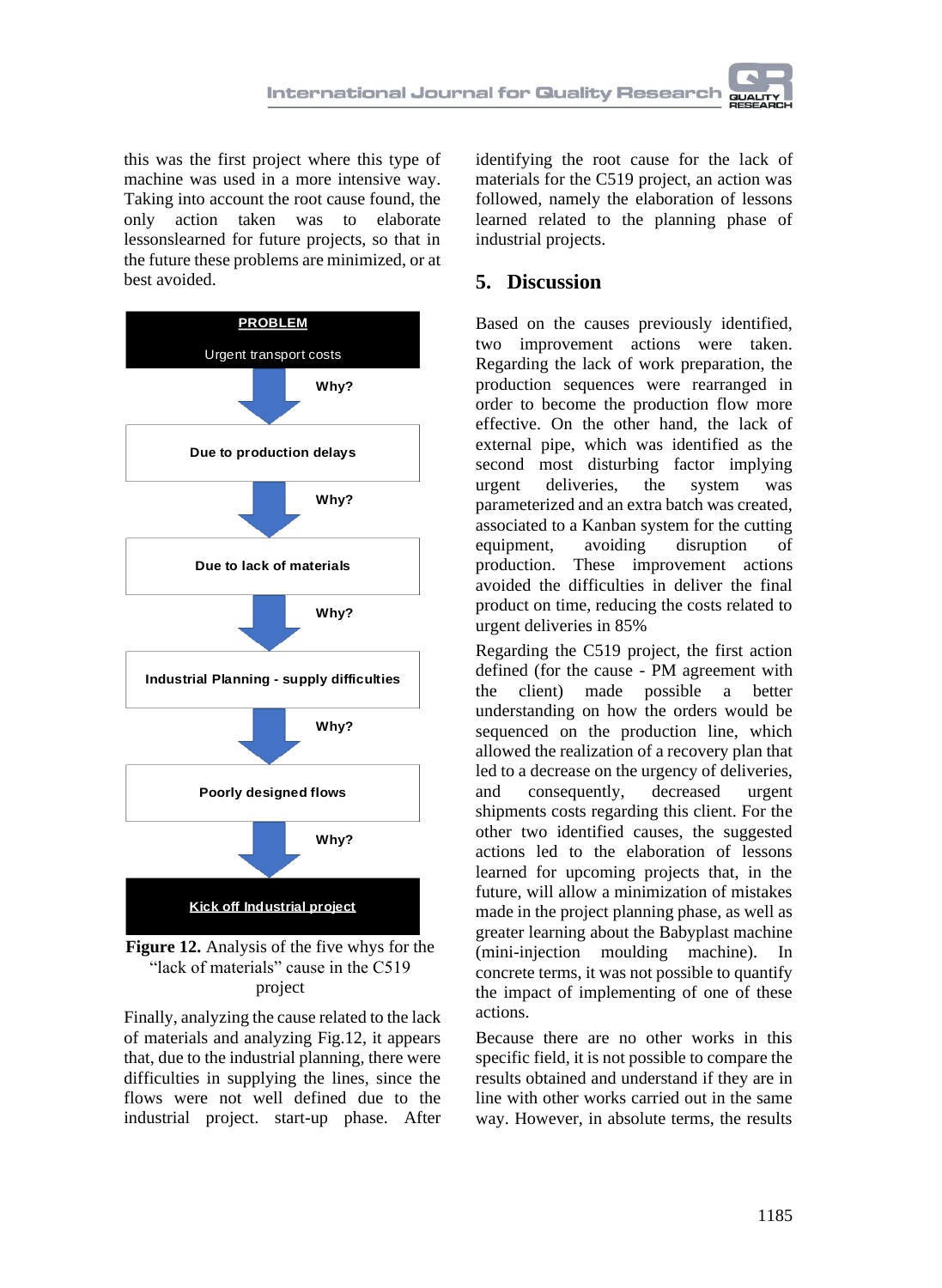

are excellent, but there is room for improvements until the problem is completely eliminated. Thus, a PDCA cycle must be implemented in order to help the team to eradicate definitely the problem.

## **6. Conclusions**

According to the objectives proposed for this work, it was possible to determine the most critical projects in terms of urgent shipments, namely the V408, C519 and X139 projects,

with the C519 project being selected because it had the highest impact in the urgent shipment costs. It was possible through quality tools (Brainstorming, Ishikawa' diagram and 5 Whys) to determine the root causes of this problem. Actions were also taken to minimize the impact with respect to the cost of urgent shipments, however, one of them is still in the implementation phase. Therefore, in terms of urgent delivery costs, with this project, savings of 85% were achieved.

## **References:**

- Africano, N., Rodrigues, A. S., & Santos, G. (2019). The main benefits of the implementation of the quality management system in higher education institutions in Angola. *Quality Innovation Prosperity*, *23*(3),122-136
- Araújo, R., Santos, G., da Costa, J. B., & Sá, J.C. (2019). The quality management system as a driver of organizational culture: An empirical study in the Portuguese textile industry. *Quality InnovationProsperity*, *23*(1), 1-24.
- Azevedo, J., Sá, J. C., Ferreira, L. P., Santos, G., Cruz, F. M., Jimenez, G., & Silva, F. J. G. (2019). Improvement of production line in the automotive industry through lean philosophy. *Procedia Manufacturing*, *41*, 1023-1030
- Barbosa, B., Pereira, M. T., Silva, F. J. G., & Campilho, R. D. S. G. (2017). Solving quality problems in tyre production preparation process: a practical approach. *Procedia Manufacturing*,*11*, 1239-46. doi:10.1016/j.promfg.2017.07.250
- Barbosa, L. C. F. M., de Oliveira, O. J., & Santos, G. (2018). Proposition for the alignment of the integrated management system (quality, environmental and safety) with the business strategy. *International Journal for Quality Research*, *12*(4), 925-940.
- Basu R. (2008). *Implementing Six Sigma and Lean: A practical guide to tools and techniques.* 1st Ed. Oxford, UK: Butterworth-Heinemann,
- Bauer J. E., & Duffy G. L. (2005). *Westcott RT. The Quality Improvement Handbook,* 2nd Ed. Milwaukee, WI, U.S.A: ASQ Quality Press.
- Blumenfeld, D. (2015). *Operations Research Calculations Handbook*. Second. New York, USA: EdiçõesSilabo.
- Bravi, L., Murmura, F., & Santos, G. (2018). Manufacturing labs: Where new digital technologies help improve life quality. *International Journal for Quality Research*, *12*(4), 957- 974
- Bravi, L., Murmura, F., & Santos, G. (2019a). The ISO 9001:2015 quality management system standard: Companies' drivers, benefits and barriers to its implementation. *Quality Innovation Prosperity*, *23*(2), 64-82
- Bravi, L., Murmura, F., & Santos, G. (2019b). Additive manufacturing: Possible problems with indoor air quality. *Procedia Manufacturing*, *41*, 952-959.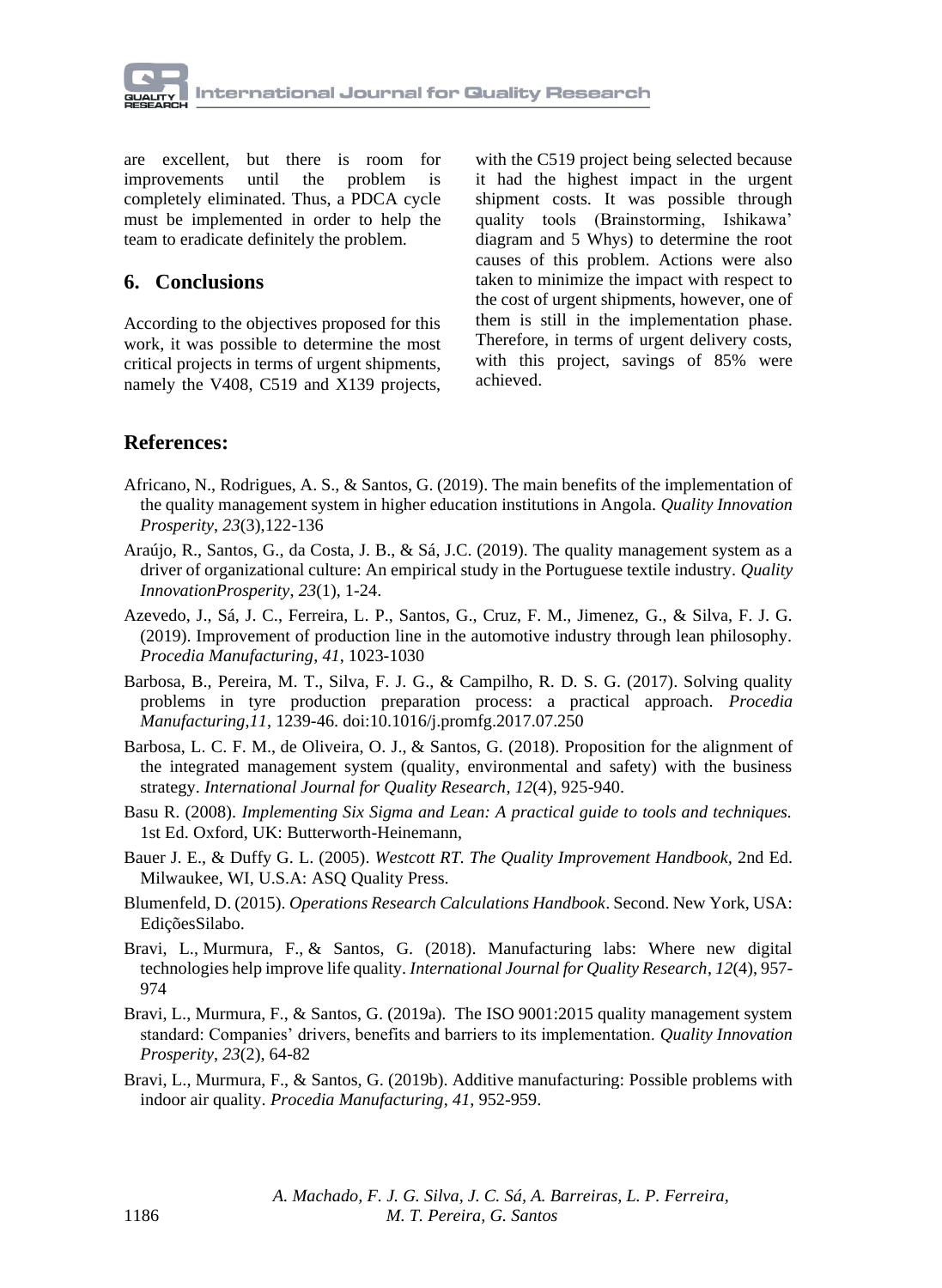- Carvalho, F., Santos, G., & Gonçalves, J. (2018). The disclosure of information on sustainable development on the corporate website of the certified portuguese organizations. *International Journal for Quality Research*, *12*(1), 253-276
- Carvalho, F., Santos, G., & Gonçalves, J. (2020). Critical analysis of information about integrated management systems and environmental policy on the Portuguese firms' website, towards sustainable development. *Corporate Social Responsibility and Environmental Management*, *27*(2), 1069-1088
- Castro, C., Pereira, T., Sá, J. C., & Santos, G. (2020). Logistics reorganization and management of the ambulatory pharmacy of a local health unit in Portugal*. Evaluation and Program Planning*, *80*, 1-10.<https://doi.org/10.1016/j.evalprogplan.2020.101801>
- Choomlucksana, J., Ongsaranakorn, M., & Suksaba P. (2015). Improving the Productivity of Sheet Metal Stamping Subassembly Area Using the Application of Lean Manufacturing Principles. *Procedia Manufacturing*, *2*, 102-07.doi: 10.1016/j.promfg.2015.07.090
- Cordeiro, P., Sá, J. C., Pata, A., Gonçalves, M., Santos, G., & Silva, F. J. G. (2020). Correction to: The Impact of Lean Tools on Safety—Case Study. In *Occupational and Environmental Safety and Health II* (pp 151-159). Springer, Cham.
- Costa, T., Silva, F. J. G., & Ferreira, L. P. (2017). Improve the extrusion process in tire production using Six Sigma methodology. *Procedia Manufacturing*, *13*, 1104-11. doi: 10.1016/j.promfg.2017.09.171
- Costa, A. R., Barbosa, C., Santos, G., & Rui Alves, M. (2019). Six sigma: Main metrics and r based software for training purposes and practical industrial quality control. *Quality Innovation Prosperity*, *23*(2), 83-100
- Doiro, M., Fernández, F. J., Félix, M., & Santos, G. (2017). ERP-machining centre integration: a modular kitchen production case study. *Procedia Manufacturing*, *13*, 1159-1166.
- Doiro, M., Fernández, F. J., Félix, M. J., & Santos, G. (2019). Machining operations for components in kitchen furniture: A comparison between two management systems. *Procedia Manufacturing*, *41*, 10-17
- Félix, M. J., Gonçalves, S., Jimenez, G., & Santos, G. (2019a). The contribution of design to the development of products and manufacturing processes in the portuguese industry. *Procedia Manufacturing*, *41*,1055-1062
- Félix, M. J., Silva, S., Santos, G., Doiro, M., & Sá, J. C. (2019b). Integrated product and processes development in design: A case study. *Procedia Manufacturing*, *41*, 296-303
- Fonseca, L., Lima, V., & Silva, M. (2015). Utilization of quality tools: Does sector and size matter? *International Journal for Quality Research*, *9*(4), 605-620.
- Ferreira, N., Santos, G., & Silva, R. (2019). Risk level reduction in construction sites: Towards a computer aided methodology – A case study. *Applied Computing and Informatics*,*15*(2), 136-143
- Jimenez, G., Santos, G., Sá, J. C., Ricardo, S., Pulido, J., Pizarro, A., & Hernández, H. (2019a). Improvement of Productivity and Quality in the Value Chain through Lean Manufacturing – a case study. Procedia Manufacturing, *41*(2019), 882-889.
- Jimenez, G., Santos, G., Félix, M.J., Hernández, H., & Rondón, C. (2019b). Good Practices and Trends in Reverse Logistics in the plastic products manufacturing industry. *Procedia Manufacturing*, *41*, 367-374
- Kenett, R. S. (2008). Cause and Effect Diagrams. In F. Ruggeri, R.S. Kenett and F.W. Faltin (Eds). E*ncyclopedia of Statistics in Quality and Reliability*. London, UK.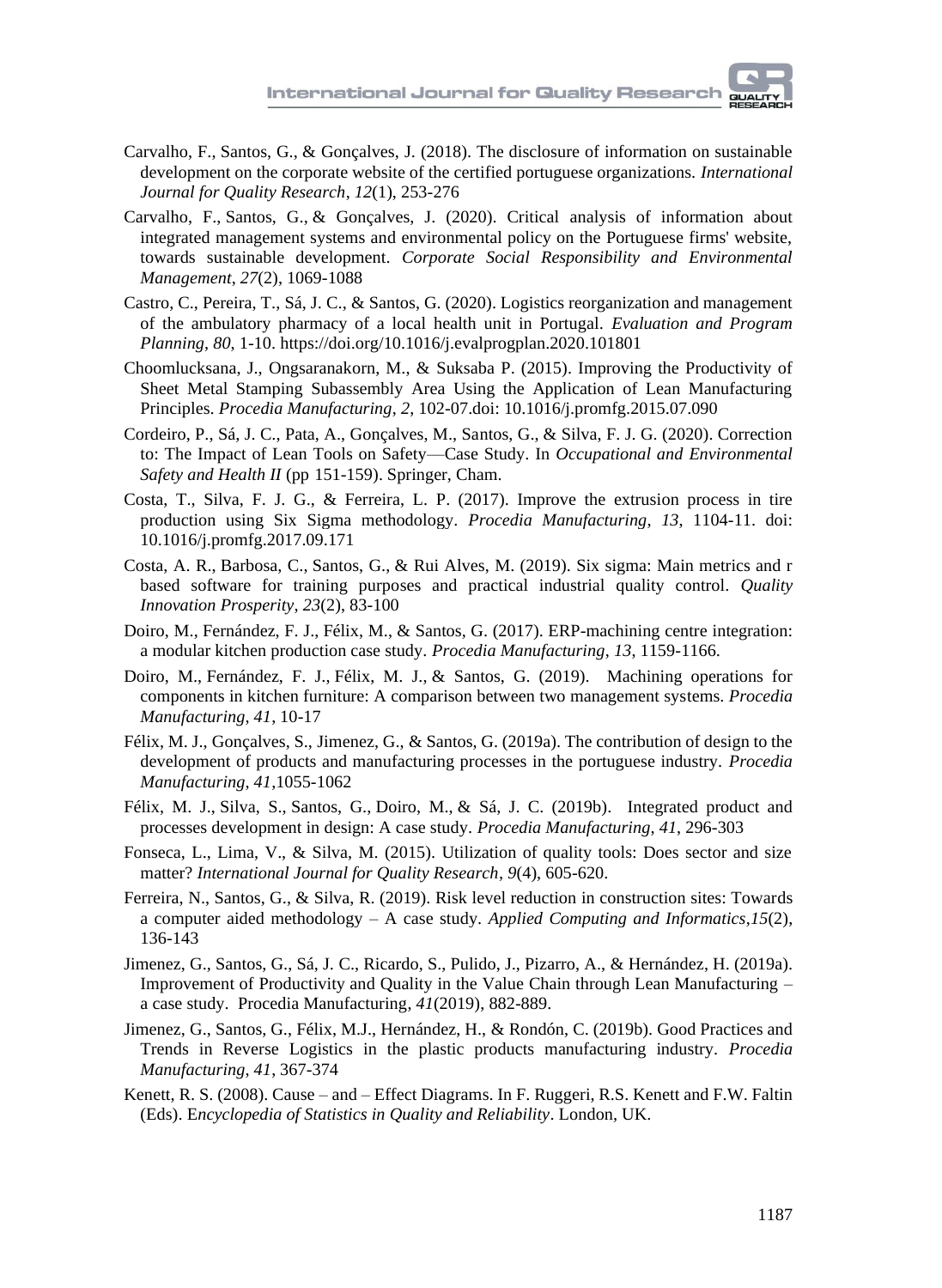- Khanam, S., Talib, F., & Siddiqui, J. (2015). Identification of total quality management enablers and information technology resources for ICT industry: A Pareto analysis approach. *International Journal of Information Quality (IJIQ)*, *4*(1), 18-41.
- Lenort, R., Staš, D., Holman, D., & Wicher P. (2017). A3 Method as a Powerful Tool for Searching and Implementing Green Innovations in an Industrial Company Transport. *Procedia Engineering*, *192*, 533-38. doi:10.1016/j.proeng.2017.06.092
- Liker, J. K., & Meier, D. (2005). *The Toyota Way Fieldbook.* 1st edn. McGrawHill, UK: Maidenhead,
- Maiczuk, J., & Andreade Júnior, P. P. (2013). Aplicação De Ferramentas De Melhoria De Qualidade E Produtividade Nos Processos Produtivos: Um Estudo De Caso (in Portuguese). *Qualitas Revista Eletrônica*, *4*(1), 1-14.
- McQuater, R. E., Scurr, C. H., Dale, B. G., & Hillman, P. G. (1995). Using quality tools and techniques successfully. *The TQM Magazine*, *7*(6), 37-42. doi: 10.1108/09544789510103761
- Neves, P., Silva, F. J. G., Ferreira, L. P., Pereira, T., Gouveia, A., & Pimentel, C. (2018). Implementing Lean Tools in the Manufacturing Process of Trimmings Products. *Procedia Manufacturing*, *17*, 696-04. doi: 10.1016/j.promfg.2018.10.119
- Pinto, J. P. (2011). *Pensamento Lean.* 4a edição. Edições Lidel, Lisboa, Portugal.
- Prístavka, M., Kotorová, M., & Savov, R. (2018). Quality Control in Production Processes*. ActaTechnologicaAgriculturae*, *19*(3), 77-83.doi: 10.1515/ata-2016-0016
- Rawlinson, J. G. (2017). Creative Thinking and Brainstorming. Routledge, New York, USA.
- Rebelo, M. F., Santos, G., & Silva, R. (2015). Integration of Standardized Management Systems: A Dilemma? *Systems*3, 45-59.
- Rebelo, M. F., Santos, G., & Silva, R. (2016). Integration of management systems: towards a sustained success and development of organizations. *Journal of Cleaner* Production, *127*, 96- 111
- Ribeiro, P., Sá, J. C., Ferreira, L. P., Silva, F. J. G., Pereira, M. T., & Santos, G. (2019). The Impact of the Application of Lean Tools for Improvement of Process in a Plastic Company: a case study. *Procedia Manufacturing*, *38*, 765-775
- Rodrigues, J., de Sá, J. C. V., Ferreira, L. P., Silva, F. J. G., & Santos, G. (2019). Lean management "quick-wins": Results of implementation. A case study. *Quality Innovation Prosperity*, *23*(3), 3-21
- Rosa, C., Silva, F. J. G., & Ferreira, L. P. (2017). Improving the quality and productivity of steel wire-rope assembly lines for the automotive industry. *Procedia Manufacturing*, *11*, 1035- 1042. doi: 10.1016/j.promfg.2017.07.214
- Sá, J. C., Amaral, A., Barreto, L., Carvalho, F., Santos, G. (2019). Perception of the importance to implement ISO 9001 in organizations related to people linked to quality-an empirical study. *International Journal for Quality Research*, *13*(4),1055-1070
- Santos, G., & Barbosa, J. (2006). Qualifound A modular tool developed for quality improvement in foundries. *Journal of Manufacturing Technology Management*, *17*(3), 351- 362.
- Santos, G., Mendes, F., & Barbosa, J. (2011). Certification and integration of management systems: The experience of Portuguese small and medium enterprises. *Journal of Cleaner Production*, *19*(17-18), 1965-1974.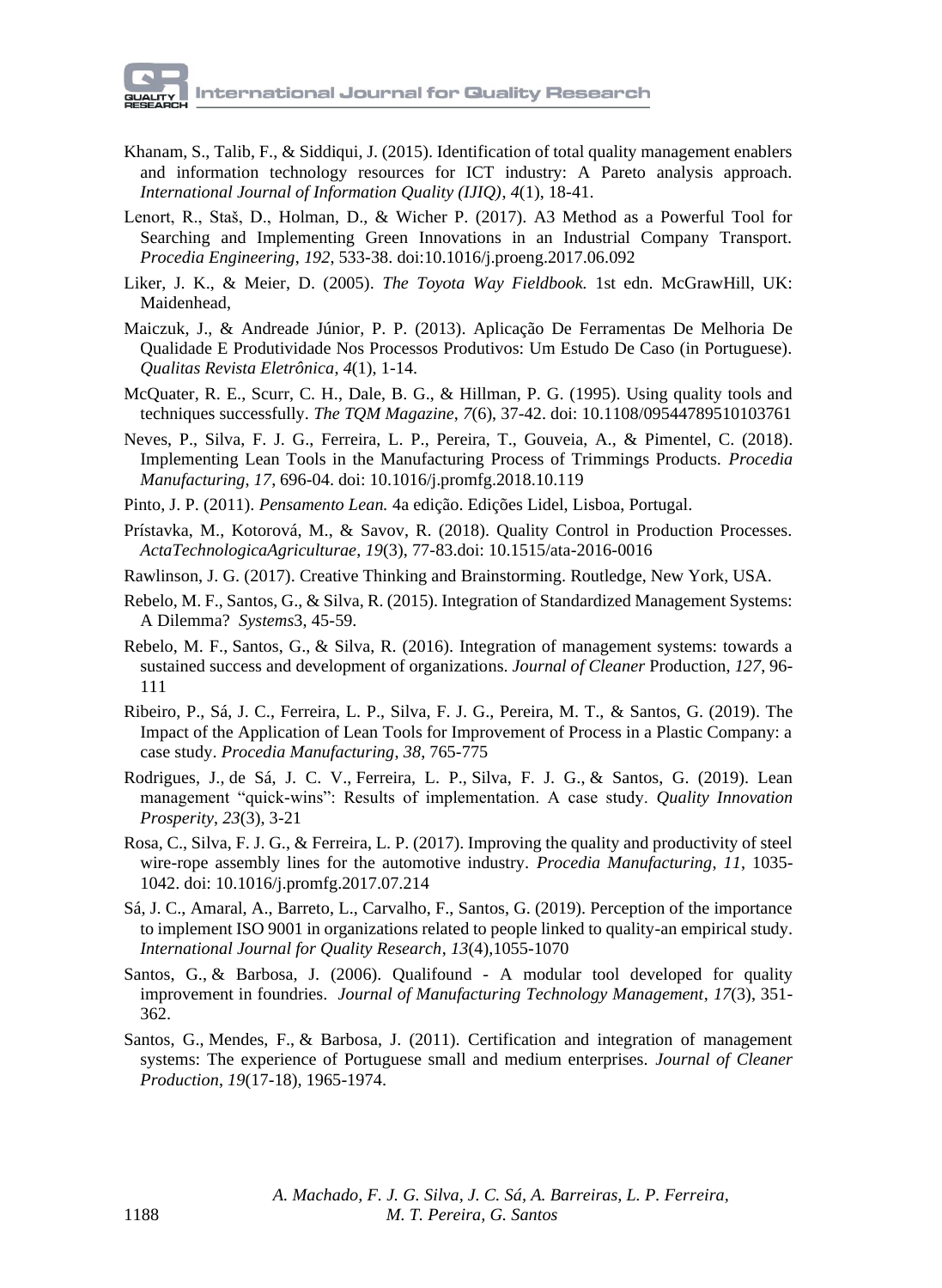- Santos, G., & Millán, A. L. (2013). Motivation and benefits of implementation and certification according ISO 9001 - the Portuguese experience. International *Journal for Quality Researc*h. *7*(1), 71-86
- Santos, G., Rebelo, M., Barros, S., Silva, R., Pereira, M., Ramos, G., & Lopes, N. (2014). Developments regarding the integration of the occupational safety and health with quality and environment management systems. In Ilias G. Kavouras& Marie-Cecile G. Chalbot. (Ed.), *Developments Regarding the Integration of the Occupational Safety and Health with Quality and Environment Management Systems* (pp. 113-146). New York: Nova Publishers New York.
- Santos, J., Gouveia, R. M., & Silva, F. J. G. (2017). Designing a new sustainable approach to the change for lightweight materials in structural components used in truck industry. *Journal of Cleaner Production*, *164*, 113-23. doi:10.1016/j.jclepro.2017.06.174
- Santos, G., Murmura, F., & Bravi, L. (2018a). Fabrication laboratories: The development of new business models with new digital technologies. *Journal of Manufacturing Technology Management*, *29*(8), 1332-1357
- Santos, H., Pereira M. T., Silva, F. J. G., & Ferreira, L. P. (2018b). A Novel Rework Costing Methodology Applied to a Bus Manufacturing Company. *Procedia Manufacturing*, *11*, 631- 39. doi: 10.1016/j.promfg.2018.10.109
- Santos, G., Murmura, F., & Bravi, L. (2019a). Developing a model of vendor rating to manage quality in the supply chain. *International Journal of Quality and Service Sciences*, *11*(1),34- 52.
- Santos, G., Mandado, E., Silva, R., & Doiro, M. (2019b). Engineering learning objectives and computer assisted tools. *European Journal of Engineering Education*, *44*(4), 616-628
- Santos, G., Gomes, S., Braga, V., Braga, A., Lima, V., Teixeira, P., & Sá, J. C. (2019c). Value creation through quality and innovation – a case study on Portugal. *TQM Journal*, *31*(6), 928-947.
- Santos, G., Sá, J. C., Oliveira, J., Ramos, D. G., & Ferreira, C. (2019d). Quality and safety continuous improvement through lean tools. *Lean Manufacturing: Implementation, Opportunities and Challenges*, 165-188.
- Saunders, M., Lewis, P., & Thornhill, A. (2009). *Research methods for business students.* Fifth Ed. Essex: Pearson Education, UK.
- Silva, F. J. G., Campilho, R. D. S. G., Ferreira, L. P., & Pereira, M. T. (2018). Establishing Guidelines to Improve the High-Pressure Die Casting Process of Complex Aesthetics Parts. *Transdisciplinary Engineering Methods for Social Innovation of Industry 4.0*, *7*, 887-96.doi: 10.3233/978-1-61499-898-3-887
- Silva, F. J. G., & Ferreira, L. P. (2019). *Lean Manufacturing: Implementation, Opportunities and Challenges*. New York, USA: Nova Science Publishers.
- Silva, S., Sá, J.C., Silva, F. J. G., Ferreira, L. P., & Santos, G. (2020). Lean Green—The Importance of Integrating Environment into Lean Philosophy—A Case Study. *Lecture Notes in Networks and Systems*, *122*, 211-219
- Simanová, Ľ., &Gejdoš, P. (2015). The Use of Statistical Quality Control Tools to Quality Improving in the Furniture Business. *Procedia Economics and Finance*, *34*(15), 276-283. doi:10.1016/S2212-5671(15)01630-5
- Slack, N., & Lewis M. (2014). *Operations strategy*. 4th Ed. London, UK: Pearson Education.